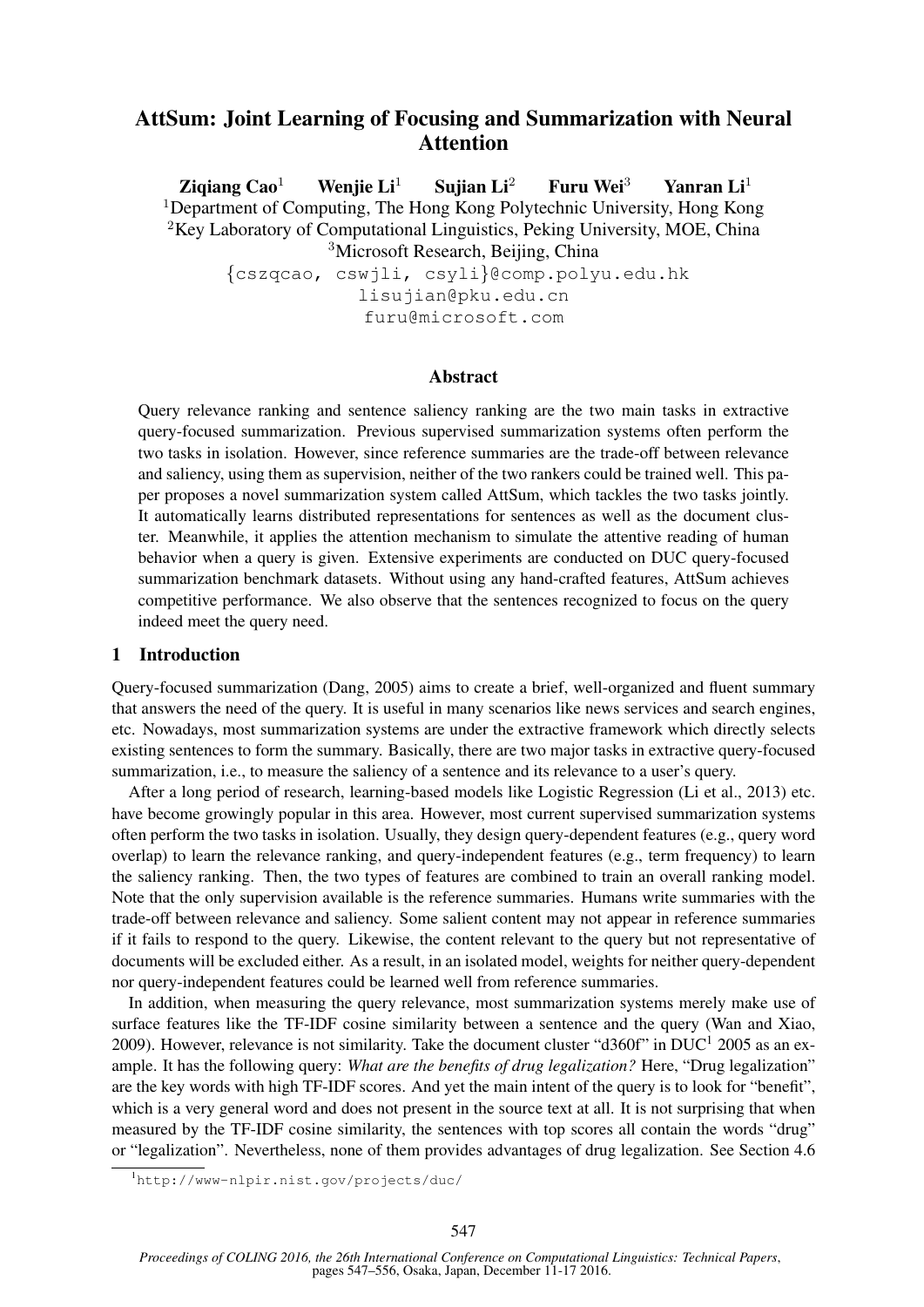

Figure 1: Generation of sentence and document cluster embeddings. "⊕" stands for a pooling operation, while "⊗" represents a relevance measurement function.

for reference. Apparently, even if a sentence is exactly the same as the query, it is still totally useless in the summary because it is unable to answer the query need. Therefore, the surface features are inadequate to measure the query relevance, which further augments the error of the whole summarization system. This drawback partially explains why it might achieve acceptable performance to adopt generic summarization models in the query-focused summarization task (e.g., (Gillick and Favre, 2009)).

Intuitively, the isolation problem can be solved with a joint model. Meanwhile, neural networks have shown to generate better representations than surface features in the summarization task (Cao et al., 2015b; Yin and Pei, 2015). Thus, a joint neural network model should be a nice solution to extractive query-focused summarization. To this end, we propose a novel summarization system called AttSum, which joints query relevance ranking and sentence saliency ranking with a neural attention model. The attention mechanism has been successfully applied to learn alignment between various modalities (Chorowski et al., 2014; Xu et al., 2015; Bahdanau et al., 2014). In addition, the work of (Kobayashi et al., 2015) demonstrates that it is reasonably good to use the similarity between the sentence embedding and document embedding for saliency measurement, where the document embedding is derived from the sum pooling of sentence embeddings. In order to consider the relevance and saliency simultaneously, we introduce the weighted-sum pooling over sentence embeddings to represent the document, where the weight is the automatically learned query relevance of a sentence. In this way, the document representation will be biased to the sentence embeddings which match the meaning of both query and documents. The working mechanism of AttSum is consistent with the way how humans read when having a particular query in their minds. Naturally, they pay more attention to the sentences that meet the query need. It is noted that, unlike most previous summarization systems, our model is totally data-driven, i.e., all the features are learned automatically.

We verify AttSum on the widely-used DUC 2005  $\sim$  2007 query-focused summarization benchmark datasets. AttSum outperforms widely-used summarization systems which rely on rich hand-crafted features. We also conduct qualitative analysis for those sentences with large relevance scores to the query. The result reveals that AttSum indeed focuses on highly query relevant content.

The contributions of our work are as follows:

- We apply the attention mechanism that tries to simulate human attentive reading behavior for queryfocused summarization;
- We propose a joint neural network model to learn query relevance ranking and sentence saliency ranking simultaneously.

# 2 Query-Focused Sentence Ranking

For generic summarization, people read the text with almost equal attention. However, given a query, people will naturally pay more attention to the query relevant sentences and summarize the main ideas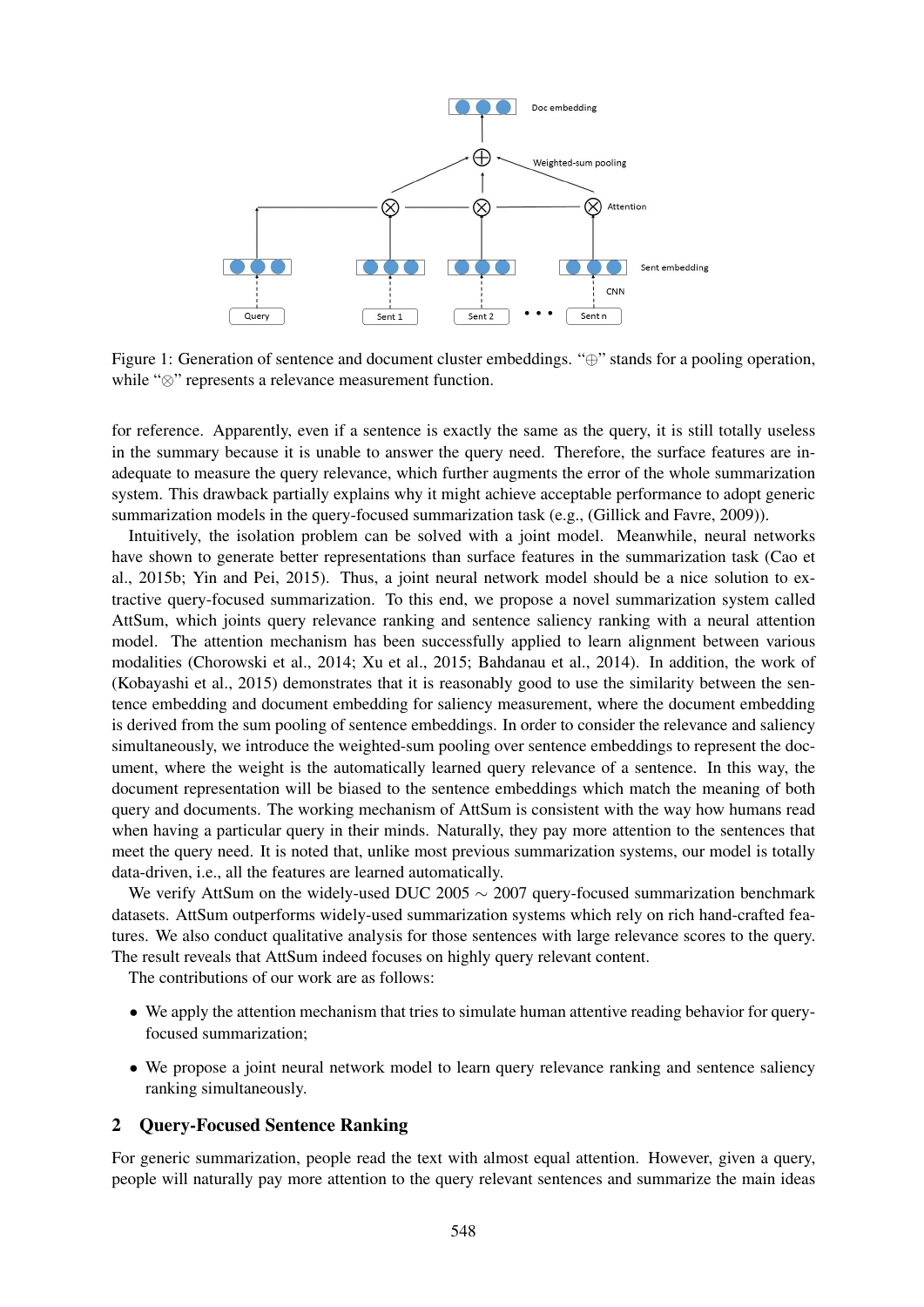from them. Similar to human attentive reading behavior, AttSum, the system to be illustrated in this section, ranks the sentences with its focus on the query. The overall framework is shown in Fig. 1. From the bottom to up, AttSum is composed of three major layers.

- CNN Layer Use Convolutional Neural Networks to project the sentences and queries onto the embeddings.
- Pooling Layer With the attention mechanism, combine the sentence embeddings to form the document embedding in the same latent space.
- Ranking Layer Rank a sentence according to the similarity between its embedding and the embedding of the document cluster.

The rest of this section describes the details of the three layers.

### 2.1 CNN Layer

Convolutional Neural Networks (CNNs) have been widely used in various Natural Language Processing (NLP) areas including summarization (Cao et al., 2015b; Yin and Pei, 2015). They are able to learn the compressed representations of n-grams effectively and tackle the sentences with variable lengths naturally. We use CNNs to project both sentences and the query onto distributed representations, i.e.,

$$
\mathbf{v}(s) = \text{CNN}(s)
$$
  

$$
\mathbf{v}(q) = \text{CNN}(q)
$$

A basic CNN contains a convolution operation on the top of word embeddings, which is followed by a pooling operation. Let  $\mathbf{v}(w_i) \in \mathbb{R}^k$  refer to the k-dimensional word embedding corresponding to the  $i_{th}$  word in the sentence. Assume  $\mathbf{v}(w_i : w_{i+j})$  to be the concatenation of word embeddings  $[v(w_i), \dots, v(w_{i+j})]$ . A convolution operation involves a filter  $\mathbf{W}_t^h \in \mathbb{R}^{l \times hk}$ , which is applied to a window of h words to produce the abstract features  $\mathbf{c}_i^h \in \mathbb{R}^l$ :

$$
\mathbf{c}_i^h = f(\mathbf{W}_t^h \times \mathbf{v}(w_i : w_{i+j})),\tag{1}
$$

where  $f(\cdot)$  is a non-linear function and the use of tanh is the common practice. To simplify, the bias term is left out. This filter is applied to each possible window of words in the sentence to produce a feature map. Subsequently, a pooling operation is applied over the feature map to obtain the final features  $\hat{\mathbf{c}}^h \in \mathbb{R}^l$  of the filter. Here we use the max-over-time pooling (Collobert et al., 2011).

$$
\hat{\mathbf{c}}^h = \max\{\mathbf{c}_1^h, \mathbf{c}_2^h, \cdots\}
$$
 (2)

The idea behind it is to capture the most important features in a feature map.  $\hat{c}^h$  is the output of CNN Layer, i.e., the embeddings of sentences and queries.

### 2.2 Pooling Layer

With the attention mechanism, AttSum uses the weighted-sum pooling over the sentence embeddings to represent the document cluster. To achieve this aim, AttSum firstly learns the query relevance of a sentence automatically:

$$
r(s,q) = \sigma(\mathbf{v}(s)\mathbf{M}\mathbf{v}(q)^{T}),
$$
\n(3)

where  $\mathbf{v}(s) \mathbf{M} \mathbf{v}(q)^T$ ,  $\mathbf{M} \in \mathbb{R}^{l \times l}$  is a tensor function, and  $\sigma$  stands for the sigmoid function. The tensor function has the power to measure the interaction between any two elements of sentence and query embeddings. Therefore, two identical embeddings will have a low score. This characteristic is exactly what we need. To reiterate, relevance is not equivalent to similarity. Then with  $r(s, q)$  as weights, we introduce the weighted-sum pooling to calculate the document embedding  $\mathbf{v}(d|q)$ :

$$
\mathbf{v}(d|q) = \sum_{s \in d} r(s, q)\mathbf{v}(s)
$$
\n(4)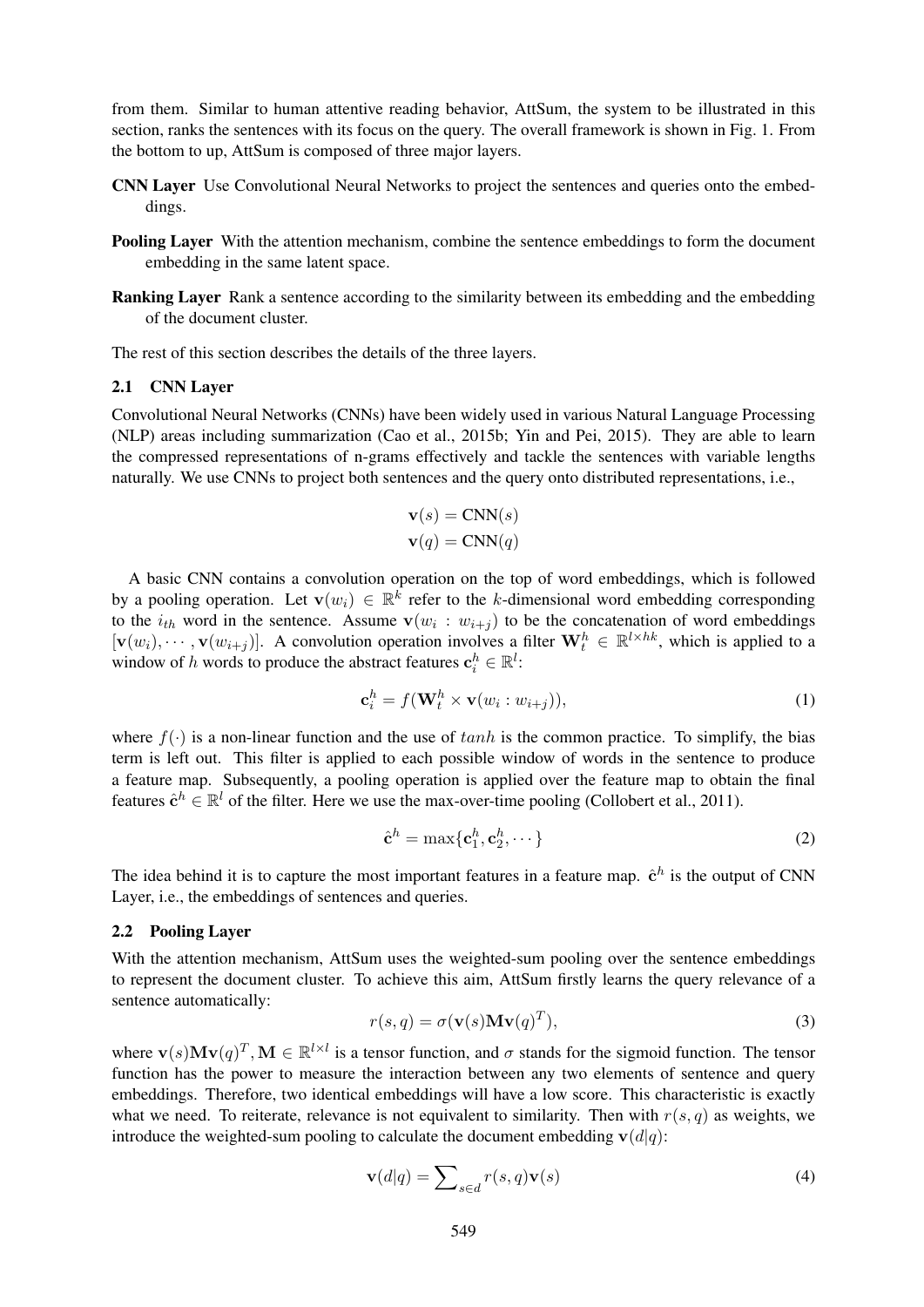Notably, a sentence embedding plays two roles, both the pooling item and the pooling weight. On the one hand, if a sentence is highly related to the query, its pooling weight is large. On the other hand, if a sentence is salient in the document cluster, its embedding should be representative. As a result, the weighted-sum pooling generates the document representation which is automatically biased to embeddings of sentences match both documents and the query.

AttSum simulates human attentive reading behavior, and the attention mechanism in it has actual meaning. The experiments to be presented in Section 4.6 will demonstrate its strong ability to catch query relevant sentences. Actually, the attention mechanism has been applied in one-sentence summary generation before (Rush et al., 2015; Hu et al., 2015). The success of these works, however, heavily depends on the hand-crafted features. We believe that the attention mechanism may not be able to play its anticipated role if it is not used appropriately.

### 2.3 Ranking Layer

Since the semantics directly lies in sentence and document embeddings, we rank a sentence according to its embedding similarity to the document cluster, following the work of (Kobayashi et al., 2015). Here we adopt cosine similarity:

$$
\cos(d, s|q) = \frac{\mathbf{v}(s) \bullet \mathbf{v}(d|q)^T}{||\mathbf{v}(s)|| \bullet ||\mathbf{v}(d|q)||}
$$
(5)

Compared with Euclidean distance, one advantage of cosine similarity is that it is automatically scaled. According to (Kågebäck et al., 2014), cosine similarity is the best metrics to measure the embedding similarity for summarization.

In the training process, we apply the pairwise ranking strategy (Collobert et al., 2011) to tune model parameters. Specifically, we calculate the ROUGE-2 scores (Lin, 2004) of all the sentences in the training dataset. Those sentences with high ROUGE-2 scores are regarded as positive samples, and the rest as negative samples. Afterwards, we randomly choose a pair of positive and negative sentences which are denoted as  $s^+$  and  $s^-$ , respectively. Through the CNN Layer and Pooling Layer, we generate the embeddings of  $\mathbf{v}(s^+)$ ,  $\mathbf{v}(s^-)$  and  $\mathbf{v}(d|q)$ . We can then obtain the ranking scores of  $s^+$  and  $s^-$  according to Eq. 5. With the pairwise ranking criterion, AttSum should give a positive sample a higher score in comparison with a negative sample. The cost function is defined as follows:

$$
\epsilon(d, s^+, s^- | q) \n= \max(0, \Omega - \cos(d, s^+ | q) + \cos(d, s^- | q)),
$$
\n(6)

where  $\Omega$  is a margin threshold. With this cost function, we can use the gradient descent algorithm to update model parameters. In this paper, we apply the diagonal variant of AdaGrad with mini-batches (Duchi et al., 2011). AdaGrad adapts the learning rate for different parameters at different steps. Thus it is less sensitive to initial parameters than the stochastic gradient descent.

#### 3 Sentence Selection

A summary is obliged to offer both informative and non-redundant content. While AttSum focuses on sentence ranking, it employs a simple greedy algorithm, similar to the MMR strategy (Carbonell and Goldstein, 1998), to select summary sentences. At first, we discard sentences less than 8 words like the work of (Erkan and Radev, 2004). Then we sort the rest in descending order according to the derived ranking scores. Finally, we iteratively dequeue the top-ranked sentence, and append it to the current summary if it is non-redundant. A sentence is considered non-redundant if it contains significantly new bi-grams compared with the current summary content. We empirically set the cut-off of the new bi-gram ratio to 0.5.

### 4 Experiments

### 4.1 Dataset

In this work, we focus on the query-focused multi-document summarization task. The experiments are conducted on the DUC 2005  $\sim$  2007 datasets. All the documents are from news websites and grouped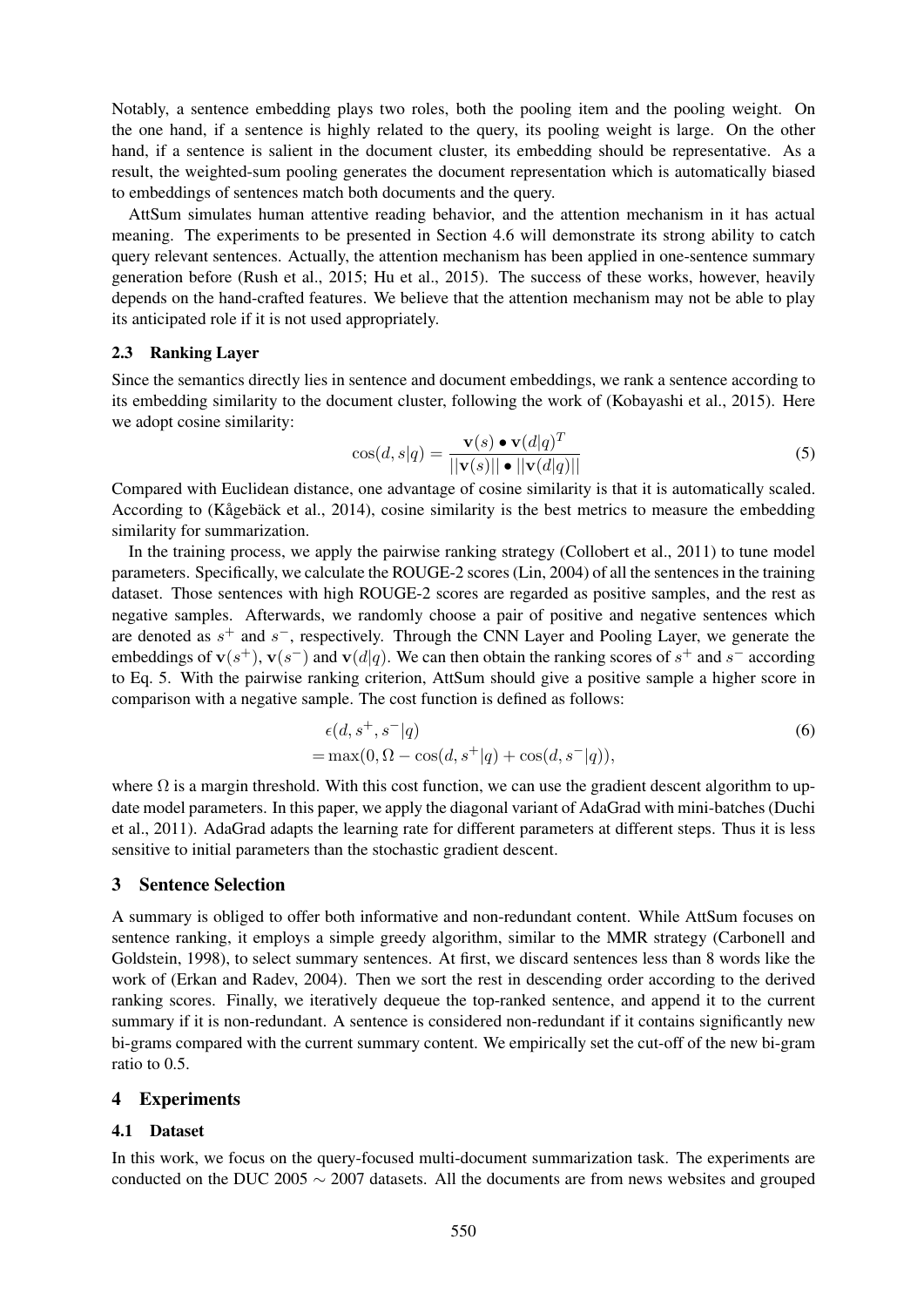into various thematic clusters. In each cluster, there are four reference summaries created by NIST assessors. We use Stanford CoreNLP<sup>2</sup> to process the datasets, including sentence splitting and tokenization. Our summarization model compiles the documents in a cluster into a single document. Table 1 shows the basic information of the three datasets. We can find that the data sizes of DUC are quite different. The sentence number of DUC 2007 is only about a half of DUC 2005's. For each cluster, a summarization system is requested to generate a summary with the length limit of 250 words. We conduct a 3-fold cross-validation on DUC datasets, with two years of data as the training set and one year of data as the test set.

| Year |    |       | Clusters Sentences Data Source |
|------|----|-------|--------------------------------|
| 2005 | 50 | 45931 | <b>TREC</b>                    |
| 2006 | 59 | 34560 | <b>AQUAINT</b>                 |
| 2007 | 30 | 24282 | <b>AQUAINT</b>                 |

Table 1: Statistics of the DUC datasets.

# 4.2 Model Setting

For the CNN layer, we introduce a word embedding set which is trained on a large English news corpus  $(10^{10}$  tokens) with the word2vec model (Mikolov et al., 2013). The dimension of word embeddings is set to 50, like many previous work (e.g., (Collobert et al., 2011)). Since the summarization dataset is quite limited, we do not update these word embeddings in the training process, which greatly reduces the model parameters to be learned. There are two hyper-parameters in our model, i.e., the word window size h and the CNN layer dimension l. We set  $h = 2$ , which is consistent with the ROUGE-2 evaluation. As for l, we explore the change of model performance with  $l \in [5, 100]$ . Finally, we choose  $l = 50$  for all the rest experiments. It is the same dimension as the word embeddings. During the training of pairwise ranking, we set the margin  $\Omega = 0.5$ . The initial learning rate is 0.1 and batch size is 100.

# 4.3 Evaluation Metric

For evaluation, we adopt the widely-used automatic evaluation metric ROUGE (Lin, 2004)<sup>3</sup>. It measures the summary quality by counting the overlapping units such as the n-grams, word sequences and word pairs between the peer summary and reference summaries. We take ROUGE-2 as the main measures due to its high capability of evaluating automatic summarization systems (Owczarzak et al., 2012). During the training data of pairwise ranking, we also rank the sentences according to ROUGE-2 scores.

# 4.4 Baselines

To evaluate the summarization performance of AttSum, we implement rich extractive summarization methods. Above all, we introduce two common baselines. The first one just selects the leading sentences to form a summary. It is often used as an official baseline of DUC, and we name it "LEAD". The other system is called "QUERY SIM", which directly ranks sentences according to its TF-IDF cosine similarity to the query. In addition, we implement two popular extractive query-focused summarization methods, called MultiMR (Wan and Xiao, 2009) and SVR (Ouyang et al., 2011). MultiMR is a graphbased manifold ranking method which makes uniform use of the sentence-to-sentence relationships and the sentence-to-query relationships. SVR extracts both query-dependent and query-independent features and applies Support Vector Regression to learn feature weights. Note that MultiMR is unsupervised while SVR is supervised. Since our model is totally data-driven, we introduce a recent summarization system DocEmb (Kobayashi et al., 2015) that also just use deep neural network features to rank sentences. It initially works for generic summarization and we supplement the query information to compute the document representation.

<sup>2</sup>http://stanfordnlp.github.io/CoreNLP/

 $3$ ROUGE-1.5.5 with options: -n 2 -m -u -c 95 -l 250 -x -r 1000 -f A -p 0.5 -t 0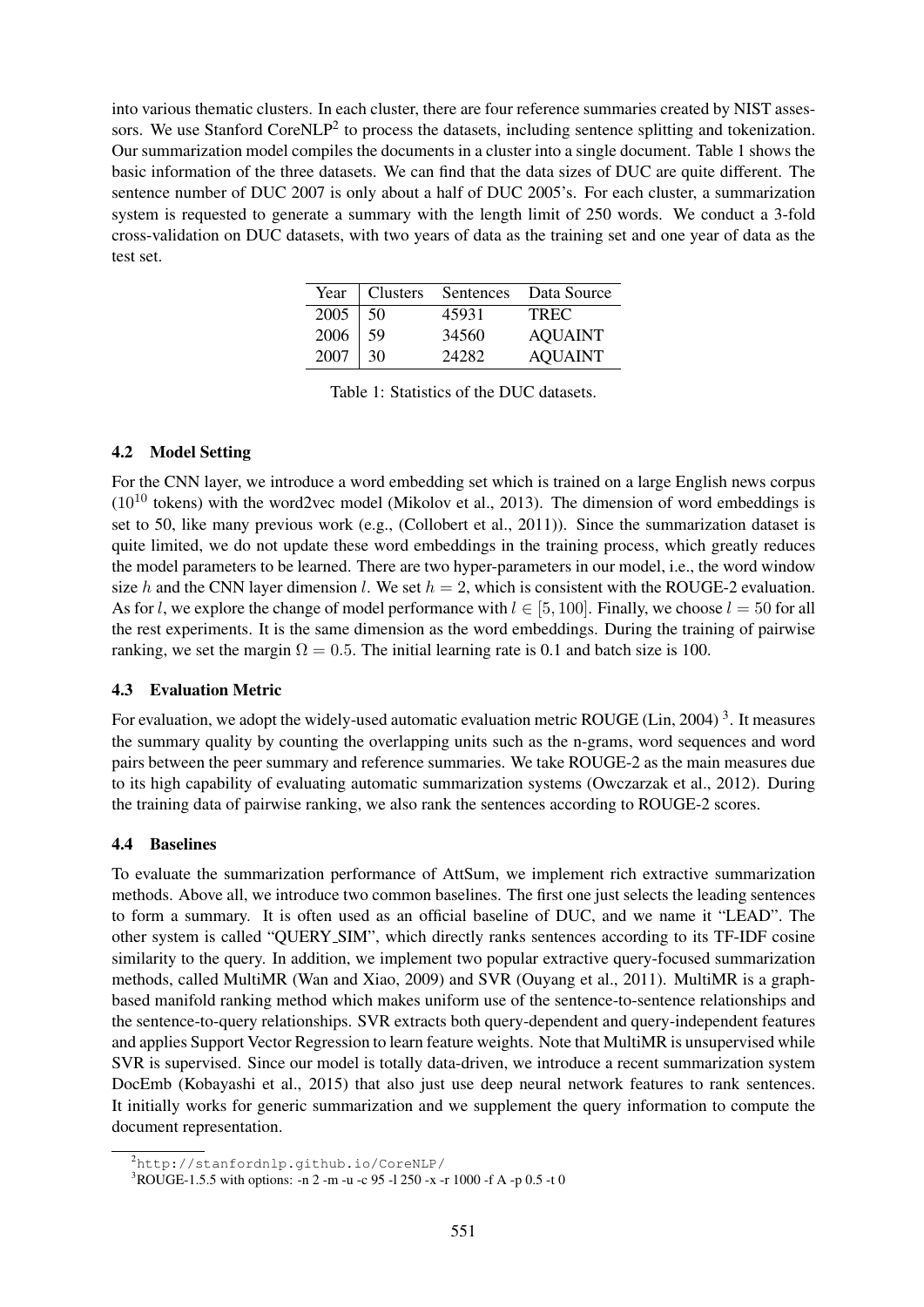To verify the effectiveness of the joint model, we design a baseline called ISOLATION, which performs saliency ranking and relevance ranking in isolation. Specifically, it directly uses the sum pooling over sentence embeddings to represent the document cluster. Therefore, the embedding similarity between a sentence and the document cluster could only measure the sentence saliency. To include the query information, we supplement the common hand-crafted feature TF-IDF cosine similarity to the query. This query-dependent feature, together with the embedding similarity, are used in sentence ranking. ISOLATION removes the attention mechanism, and mixtures hand-crafted and automatically learned features. All these methods adopt the same sentence selection process illustrated in Section 3 for a fair comparison.

### 4.5 Summarization Performance

The ROUGE scores of the different summarization methods are presented in Table 2. We consider ROUGE-2 as the main evaluation metrics, and also provide the ROUGE-1 results as the common practice. As can be seen, AttSum always enjoys a reasonable increase over ISOLATION, indicating that the joint model indeed takes effects. With respect to other methods, AttSum largely outperforms two baselines (LEAD and QUERY SIM) and the unsupervised neural network model DocEmb. Although AttSum is totally data-driven, its performance is better than the widely-used summarization systems MultiMR and SVR. It is noted that SVR heavily depends on hand-crafted features. Nevertheless, AttSum almost outperforms SVR all the time. The only exception is DUC 2005 where AttSum is slightly inferior to SVR in terms of ROUGE-2. Over-fitting is a possible reason. Table 1 demonstrates the data size of DUC 2005 is highly larger than the other two. As a result, when using the 3-fold cross-validation, the number of training data for DUC 2005 is the smallest among the three years. The lack of training data impedes the learning of sentence and document embeddings.

It is interesting that ISOLATION achieves competitive performance but DocEmb works terribly. The pre-trained word embeddings seem not to be able to measure the sentence saliency directly. In comparison, our model can learn the sentence saliency well.

| Year | Model       | ROUGE-1 | ROUGE-2 |
|------|-------------|---------|---------|
| 2005 | LEAD        | 29.71   | 4.69    |
|      | OUERY_SIM   | 32.95   | 5.91    |
|      | SVR.        | 36.91   | 7.04    |
|      | MultiMR     | 35.58   | 6.81    |
|      | DocEmb      | 30.59   | 4.69    |
|      | ISOLATION   | 35.72   | 6.79    |
|      | AttSum      | 37.01   | 6.99    |
| 2006 | <b>LEAD</b> | 32.61   | 5.71    |
|      | QUERY_SIM   | 35.52   | 7.10    |
|      | <b>SVR</b>  | 39.24   | 8.87    |
|      | MultiMR     | 38.57   | 7.75    |
|      | DocEmb      | 32.77   | 5.61    |
|      | ISOLATION   | 40.58   | 8.96    |
|      | AttSum      | 40.90   | 9.40    |
| 2007 | <b>LEAD</b> | 36.14   | 8.12    |
|      | OUERY_SIM   | 36.32   | 7.94    |
|      | <b>SVR</b>  | 43.42   | 11.10   |
|      | MultiMR     | 41.59   | 9.34    |
|      | DocEmb      | 33.88   | 6.46    |
|      | ISOLATION   | 42.76   | 10.79   |
|      | AttSum      | 43.92   | 11.55   |

Table 2: ROUGE scores (%) of different models. We draw a line to distinguish models with or without hand-crafted features.

# 4.6 Query Relevance Performance

We check the feature weights in SVR and find the query-dependent features hold extremely small weights. Without these features, the performance of SVR only drops 1%. Therefore, SVR fails to learn query relevance well. The comparison of AttSum and ISOLATION has shown that our method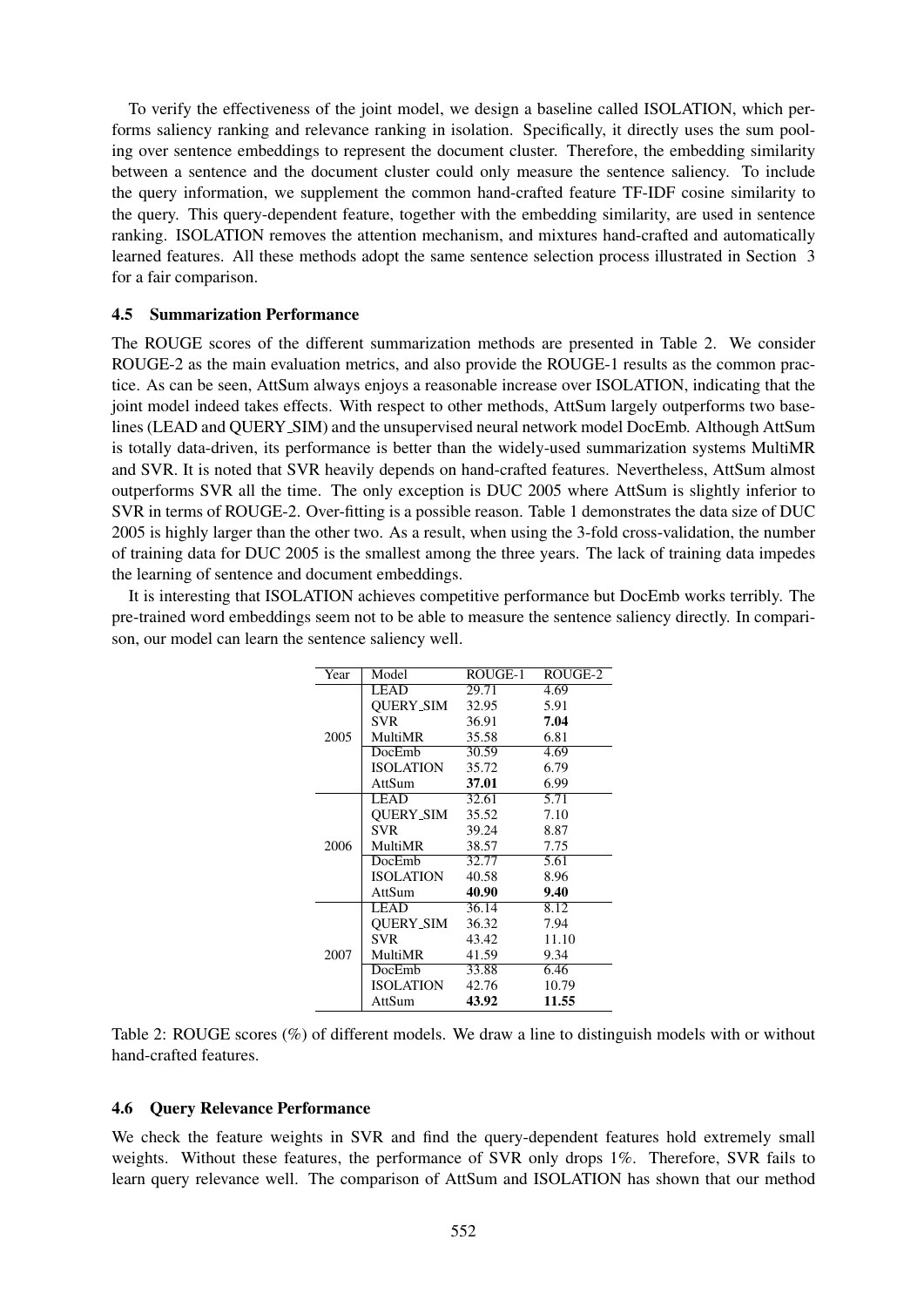|               | It acknowledges that illegal drugs cannot be kept out of the country by tougher border control and interdiction    |  |  |  |  |
|---------------|--------------------------------------------------------------------------------------------------------------------|--|--|--|--|
| AttSum-       | measures.                                                                                                          |  |  |  |  |
|               | Much greater resources, derived from taxation of the drugs that are now illegal and untaxed and from the billions  |  |  |  |  |
|               | saved by not wasting money on more criminal- justice measures, must be devoted to drug treatment and drug          |  |  |  |  |
|               | prevention.                                                                                                        |  |  |  |  |
|               | As is the case with tobacco, legalizing marijuana, cocaine and heroin would not signify an endorsement of their    |  |  |  |  |
|               | use.                                                                                                               |  |  |  |  |
|               | The consumption and production of marijuana in the United States is on the decrease, and that criminalization      |  |  |  |  |
|               | costs society more in terms of increased law-enforcement-related costs and deprived revenues from taxes on pot     |  |  |  |  |
|               | than legalization would.                                                                                           |  |  |  |  |
|               | Drug prices have soared.                                                                                           |  |  |  |  |
| TF-IDF        | Drug addicts are not welcome.                                                                                      |  |  |  |  |
|               | How refreshing to have so much discourse on drugs and legalization.                                                |  |  |  |  |
|               | The only solution now is a controlled policy of drug legalization.                                                 |  |  |  |  |
| Query         | What are the benefits of drug legalization?                                                                        |  |  |  |  |
|               | Boparai also said that wetlands in many developing countries were vital to the sustenance of human beings, not     |  |  |  |  |
|               | just flora and fauna.                                                                                              |  |  |  |  |
| <b>AttSum</b> | EPA says that all water conservation projects, and agriculture and forestry development along China's major rivers |  |  |  |  |
|               | must be assessed in accordance with environmental protection standards, and that no projects will be allowed if    |  |  |  |  |
|               | they pose a threat to the environment.                                                                             |  |  |  |  |
|               | Finland has agreed to help central China's Hunan Province improve biodiversity protection, environmental educa-    |  |  |  |  |
|               | tion, subtropical forestry and wetlands protection, according to provincial officials.                             |  |  |  |  |
|               | The EPA had sought as early 1993 to subject all development on wetlands to strict environmental review, but that   |  |  |  |  |
|               | approach was rejected by the courts, which ruled in favor of arguments made by developers and by the National      |  |  |  |  |
|               | Mining Association.                                                                                                |  |  |  |  |
|               | Statistics on wetlands loss vary widely.                                                                           |  |  |  |  |
| TF-IDF        | Mitigation of any impact on wetlands by creating or enhancing other wetlands.                                      |  |  |  |  |
|               | The new regulations would cover about one-fourth of all wetlands.                                                  |  |  |  |  |
|               | Now more and more people have recognized wetlands' great ecological and economic potential and the conserva-       |  |  |  |  |
|               | tion and utilization of wetlands has become an urgent task.                                                        |  |  |  |  |
| Query         | Why are wetlands important? Where are they threatened? What steps are being taken to preserve them? What           |  |  |  |  |
|               | frustrations and setbacks have there been?                                                                         |  |  |  |  |

Table 3: Sentences recognized to focus on the query.

can learn better query relevance than hand-crafted features. In this section, we perform the qualitative analysis to inspect what AttSum actually catches according to the learned query relevance. We randomly choose some queries in the test datasets and calculate the relevance scores of sentences according to Eq. 3. We then extract the top ranked sentences and check whether they are able to meet the query need. Examples for both one-sentence queries and multiple-sentence queries are shown in Table 3. We also give the sentences with top TF-IDF cosine similarity to the query for comparison.

With manual inspection, we find that most query-focused sentences in AttSum can answer the query to a large extent. For instance, when asked to tell the advantages of drug legalization, AttSum catches the sentences about drug trafficking prevention, the control of marijuana use, and the economic effectiveness, etc. All these aspects are mentioned in reference summaries. The sentences with the high TF-IDF similarity, however, are usually short and simply repeat the key words in the query. The advantage of AttSum over TF-IDF similarity is apparent in query relevance ranking.

When there are multiple sentences in a query, AttSum may only focus on a part of them. Take the second query in Table 3 as an example. Although the responses to all the four query sentences are involved more or less, we can see that AttSum tends to describe the steps of wetland preservation more. Actually, by inspection, the reference summaries do not treat the query sentences equally either. For this query, they only tell a little about frustrations during wetland preservation. Since AttSum projects a query onto a single embedding, it may augment the bias in reference summaries. It seems to be hard even for humans to read attentively when there are a number of needs in a query. Because only a small part of DUC datasets contains such a kind of complex queries, we do not purposely design a special model to handle them in our current work.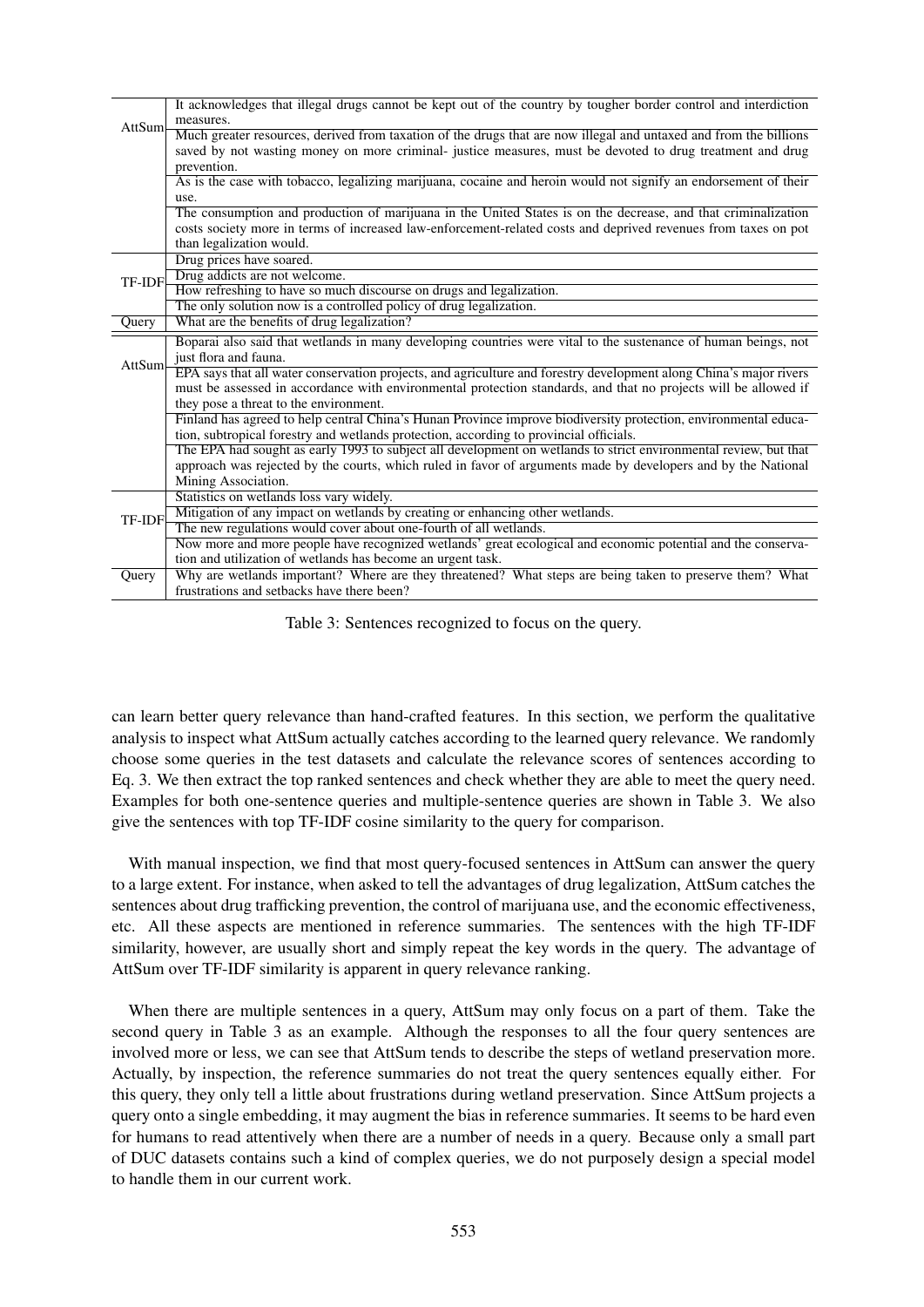### 5 Related Work

#### 5.1 Extractive Summarization

Work on extractive summarization spans a large range of approaches. Starting with unsupervised methods, one of the widely known approaches is Maximum Marginal Relevance (MMR) (Carbonell and Goldstein, 1998). It used a greedy approach to select sentences and considered the trade-off between saliency and redundancy. Good results could be achieved by reformulating this as an Integer Linear Programming (ILP) problem which was able to find the optimal solution (McDonald, 2007; Gillick and Favre, 2009). Graph-based models played a leading role in the extractive summarization area, due to its ability to reflect various sentence relationships. For example, (Wan and Xiao, 2009) adopted manifold ranking to make use of the within-document sentence relationships, the cross-document sentence relationships and the sentence-to-query relationships. In contrast to these unsupervised approaches, there are also various learning-based summarization systems. Different classifiers have been explored, e.g., conditional random field (CRF) (Galley, 2006), Support Vector Regression (SVR) (Ouyang et al., 2011), and Logistic Regression (Li et al., 2013), etc.

Many query-focused summarizers are heuristic extensions of generic summarization methods by incorporating the information of the given query. A variety of query-dependent features were defined to measure the relevance, including TF-IDF cosine similarity (Wan and Xiao, 2009), WordNet similarity (Ouyang et al., 2011), and word co-occurrence (Prasad Pingali and Varma, 2007), etc. However, these features usually reward sentences similar to the query, which fail to meet the query need.

#### 5.2 Deep Learning in Summarization

In the summarization area, the application of deep learning techniques has attracted more and more interest. (Genest et al., 2011) used unsupervised auto-encoders to represent both manual and system summaries for the task of summary evaluation. Their method, however, did not surpass ROUGE. Recently, some works (Cao et al., 2015a; Cao et al., 2015b) have tried to use neural networks to complement sentence ranking features. Although these models achieved the state-of-the-art performance, they still heavily relied on hand-crafted features. A few researches explored to directly measure similarity based on distributed representations. (Yin and Pei, 2015) trained a language model based on convolutional neural networks to project sentences onto distributed representations. (Cheng and Lapata, 2016) treated single document summarization as a sequence labeling task and modeled it by the recurrent neural networks. Others like (Kobayashi et al., 2015; Kågebäck et al., 2014) just used the sum of trained word embeddings to represent sentences or documents.

In addition to extractive summarization, deep learning technologies have also been applied to compressive and abstractive summarization. (Filippova et al., 2015) used word embeddings and Long Short Term Memory models (LSTMs) to output readable and informative sentence compressions. (Rush et al., 2015; Hu et al., 2015) leveraged the neural attention model (Bahdanau et al., 2014) in the machine translation area to generate one-sentence summaries. We have described these methods in Section 2.2.

### 6 Conclusion and Future Work

This paper proposes a novel query-focused summarization system called AttSum which jointly handles saliency ranking and relevance ranking. It automatically generates distributed representations for sentences as well as the document cluster. Meanwhile, it applies the attention mechanism that tries to simulate human attentive reading behavior when a query is given. We conduct extensive experiments on DUC query-focused summarization datasets. Using no hand-crafted features, AttSum achieves competitive performance. It is also observed that the sentences recognized to focus on the query indeed meet the query need.

Since we have obtained the semantic representations for the document cluster, we believe our system can be easily extended into abstractive summarization. The only additional step is to integrate a neural language model after document embeddings. We leave this as our future work.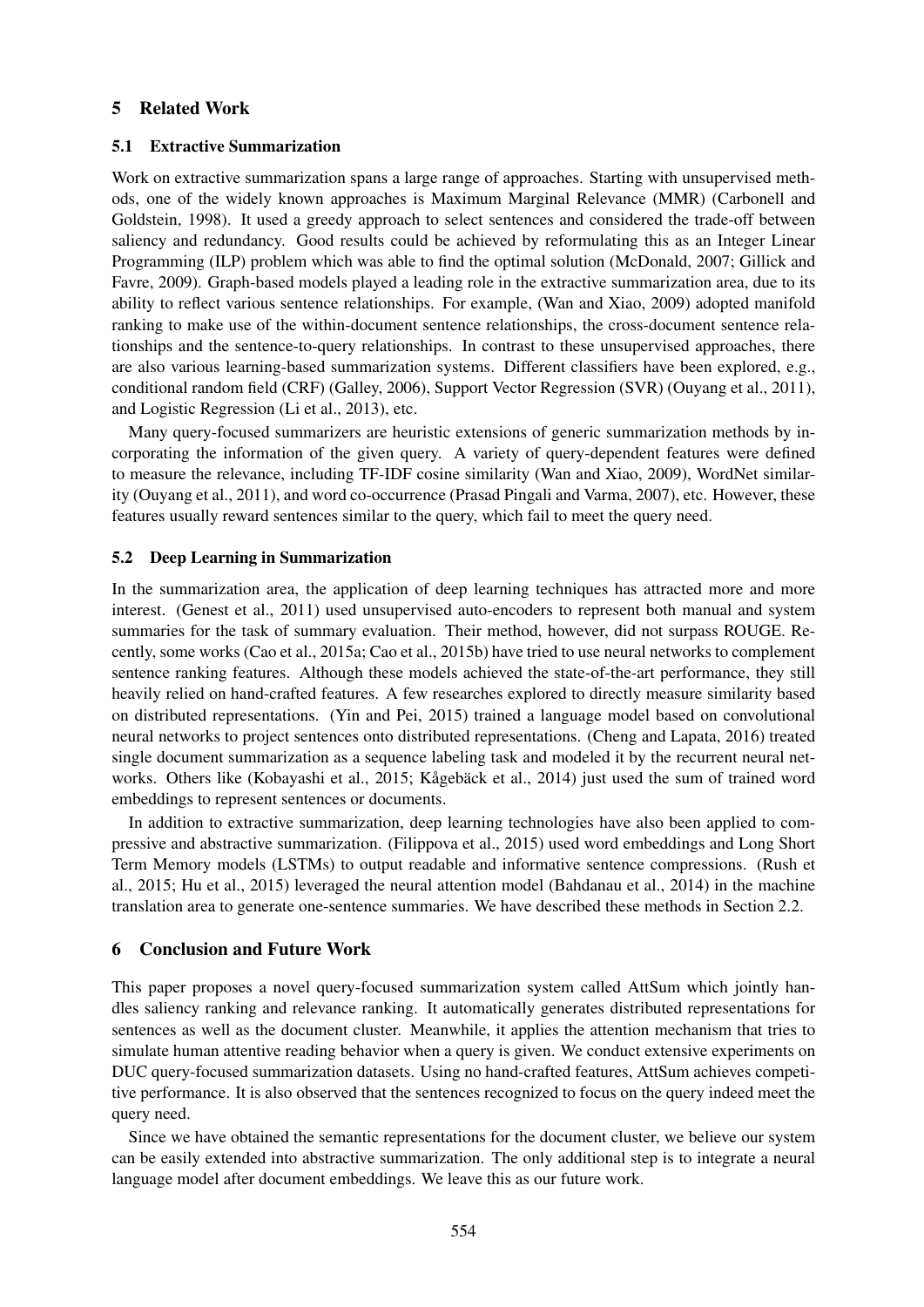#### Acknowledgements

The work described in this paper was supported by Research Grants Council of Hong Kong (PolyU 152094/14E, PolyU 152248/16E), National Natural Science Foundation of China (61272291 and 61672445) and The Hong Kong Polytechnic University (4-BCB5, B-Q46C and G-YBJP). The correspondence authors of this paper are Wenjie Li and Sujian Li.

#### References

- Dzmitry Bahdanau, Kyunghyun Cho, and Yoshua Bengio. 2014. Neural machine translation by jointly learning to align and translate. *arXiv preprint arXiv:1409.0473*.
- Ziqiang Cao, Furu Wei, Li Dong, Sujian Li, and Ming Zhou. 2015a. Ranking with recursive neural networks and its application to multi-document summarization. In *Proceedings of AAAI*.
- Ziqiang Cao, Furu Wei, Sujian Li, Wenjie Li, Ming Zhou, and Houfeng Wang. 2015b. Learning summary prior representation for extractive summarization. *Proceedings of ACL: Short Papers*, pages 829–833.
- Jaime Carbonell and Jade Goldstein. 1998. The use of mmr, diversity-based reranking for reordering documents and producing summaries. In *Proceedings of SIGIR*, pages 335–336.
- Jianpeng Cheng and Mirella Lapata. 2016. Neural summarization by extracting sentences and words. *arXiv preprint arXiv:1603.07252*.
- Jan Chorowski, Dzmitry Bahdanau, Kyunghyun Cho, and Yoshua Bengio. 2014. End-to-end continuous speech recognition using attention-based recurrent nn: First results. *arXiv preprint arXiv:1412.1602*.
- Ronan Collobert, Jason Weston, Lon Bottou, Michael Karlen, Koray Kavukcuoglu, and Pavel Kuksa. 2011. Natural language processing (almost) from scratch. *The Journal of Machine Learning Research*, 12:2493–2537.
- Hoa Trang Dang. 2005. Overview of duc 2005. In *Proceedings of DUC*, pages 1–12.
- John Duchi, Elad Hazan, and Yoram Singer. 2011. Adaptive subgradient methods for online learning and stochastic optimization. *The Journal of Machine Learning Research*, 12:2121–2159.
- Günes Erkan and Dragomir R Radev. 2004. Lexrank: Graph-based lexical centrality as salience in text summarization. *JAIR*, 22(1):457–479.
- Katja Filippova, Enrique Alfonseca, Carlos A. Colmenares, Lukasz Kaiser, and Oriol Vinyals. 2015. Sentence compression by deletion with lstms. In *Proceedings of EMNLP*, pages 360–368.
- Michel Galley. 2006. A skip-chain conditional random field for ranking meeting utterances by importance. In *Proceedings of EMNLP*, pages 364–372.
- Pierre-Etienne Genest, Fabrizio Gotti, and Yoshua Bengio. 2011. Deep learning for automatic summary scoring. In *Proceedings of the Workshop on Automatic Text Summarization*, pages 17–28.
- Dan Gillick and Benoit Favre. 2009. A scalable global model for summarization. In *Proceedings of the Workshop on ILP for NLP*, pages 10–18.
- Baotian Hu, Qingcai Chen, and Fangze Zhu. 2015. Lcsts: A large scale chinese short text summarization dataset. In *Proceedings of EMNLP*, pages 1967–1972.
- Mikael Kågebäck, Olof Mogren, Nina Tahmasebi, and Devdatt Dubhashi. 2014. Extractive summarization using continuous vector space models. In *Proceedings of EACL Workshop*, pages 31–39.
- Hayato Kobayashi, Masaki Noguchi, and Taichi Yatsuka. 2015. Summarization based on embedding distributions. In *Proceedings of EMNLP*, pages 1984–1989.
- Chen Li, Xian Qian, and Yang Liu. 2013. Using supervised bigram-based ilp for extractive summarization. In *Proceedings of ACL*, pages 1004–1013.
- Chin-Yew Lin. 2004. Rouge: A package for automatic evaluation of summaries. In *Proceedings of the ACL Workshop*, pages 74–81.
- Ryan McDonald. 2007. *A study of global inference algorithms in multi-document summarization*. Springer.